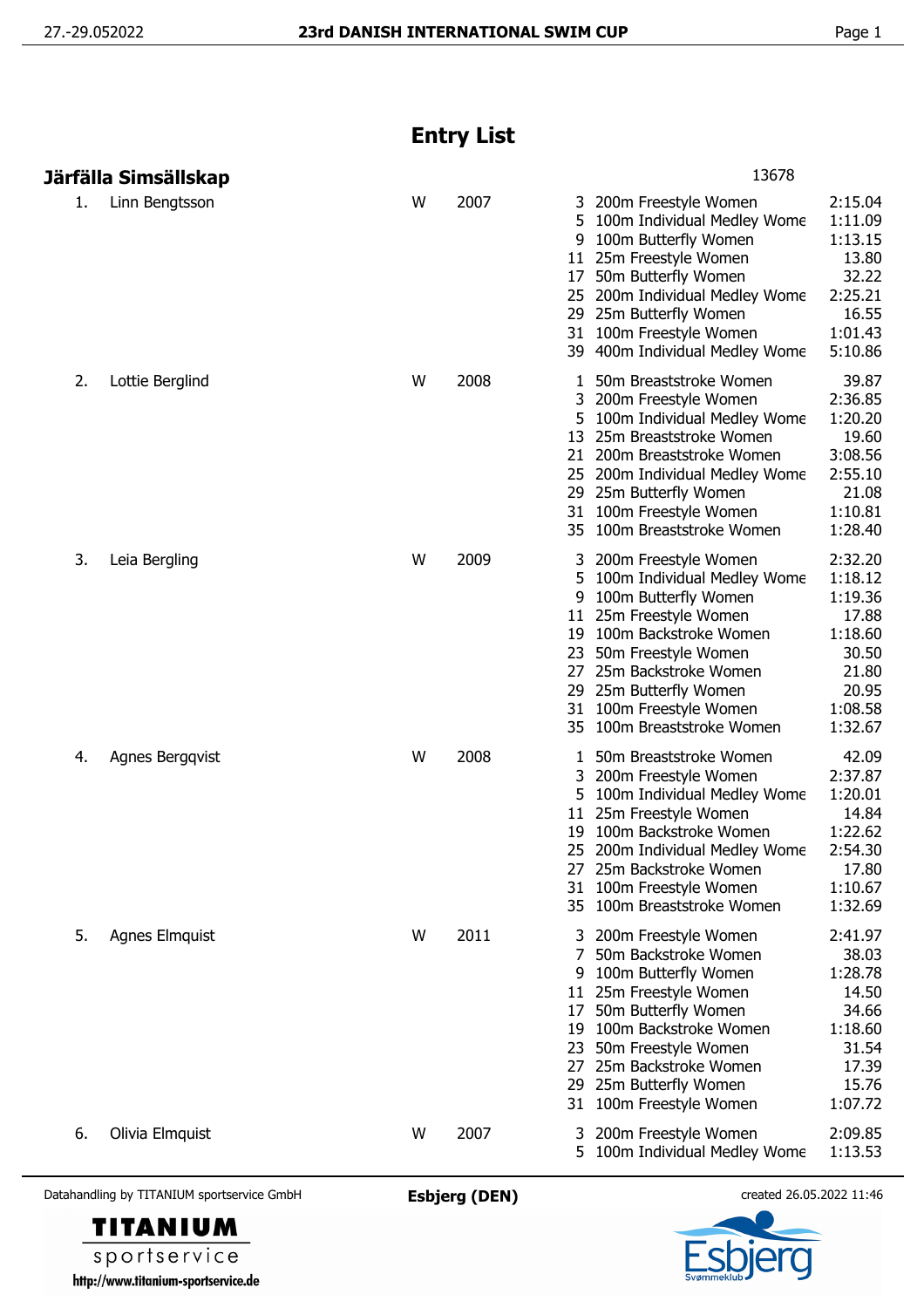|     | Järfälla Simsällskap   |   |      | 13678                                                                                                                                                                                                                                                                                                                                                                                                                |
|-----|------------------------|---|------|----------------------------------------------------------------------------------------------------------------------------------------------------------------------------------------------------------------------------------------------------------------------------------------------------------------------------------------------------------------------------------------------------------------------|
| 6.  | Olivia Elmquist        | W | 2007 | 1:08.15<br>9 100m Butterfly Women<br>13.90<br>25m Freestyle Women<br>11.<br>15 400m Freestyle Women<br>4:34.86<br>100m Backstroke Women<br>1:10.71<br>19<br>15.36<br>25m Butterfly Women<br>1:03.47<br>31 100m Freestyle Women<br>2:33.07<br>33 200m Butterfly Women                                                                                                                                                 |
| 7.  | Irem Erdogan           | W | 2006 | 41.43<br>50m Breaststroke Women<br>1:28.70<br>100m Individual Medley Wome<br>18.55<br>25m Freestyle Women<br>11.<br>50m Butterfly Women<br>41.18<br>17<br>33.68<br>50m Freestyle Women<br>23<br>25m Butterfly Women<br>23.51<br>29.<br>1:35.29<br>100m Breaststroke Women<br>35.                                                                                                                                     |
| 8.  | Eline Finne            | W | 2007 | 35.32<br>50m Breaststroke Women<br>1<br>1:17.93<br>5<br>100m Individual Medley Wome<br>1:15.92<br>100m Butterfly Women<br>9<br>20.35<br>25m Breaststroke Women<br>13<br>36.34<br>50m Butterfly Women<br>17<br>2:44.52<br>200m Breaststroke Women<br>21<br>30.12<br>50m Freestyle Women<br>23<br>20.26<br>29 25m Butterfly Women<br>1:03.79<br>100m Freestyle Women<br>31<br>1:15.41<br>100m Breaststroke Women<br>35 |
| 9.  | Felicia Göthberg       | W | 2004 | 36.03<br>50m Breaststroke Women<br>1<br>200m Freestyle Women<br>2:18.74<br>3<br>100m Butterfly Women<br>1:05.87<br>9<br>25m Breaststroke Women<br>17.59<br>13<br>29.93<br>50m Butterfly Women<br>17<br>28.50<br>23 50m Freestyle Women<br>15.55<br>29 25m Butterfly Women<br>2:30.44<br>200m Butterfly Women<br>33                                                                                                   |
| 10. | Louise Hertegren       | W | 2004 | 2:13.12<br>3 200m Freestyle Women<br>9 100m Butterfly Women<br>1:07.14<br>12.93<br>11 25m Freestyle Women<br>29.28<br>50m Butterfly Women<br>17<br>27.75<br>50m Freestyle Women<br>23<br>13.20<br>29 25m Butterfly Women<br>1:00.08<br>100m Freestyle Women<br>31                                                                                                                                                    |
| 11. | Olivia Jakobs Hanefors | W | 2007 | 2:47.30<br>200m Freestyle Women<br>3<br>1:31.78<br>100m Individual Medley Wome<br>5<br>19.23<br>25m Freestyle Women<br>11<br>38.17<br>50m Butterfly Women<br>17<br>1:33.19<br>100m Backstroke Women<br>19<br>3:11.27<br>200m Individual Medley Wome<br>25.16<br>25m Butterfly Women<br>29<br>100m Freestyle Women<br>1:14.15<br>31<br>100m Breaststroke Women<br>1:45.92<br>35                                       |
| 12. | Ellen Johansson        | W | 2007 | 46.51<br>50m Breaststroke Women<br>1<br>1:33.60<br>100m Individual Medley Wome<br>22.54<br>25m Freestyle Women<br>11<br>43.31<br>50m Butterfly Women<br>17<br>36.72<br>23 50m Freestyle Women                                                                                                                                                                                                                        |



**TITANIUM**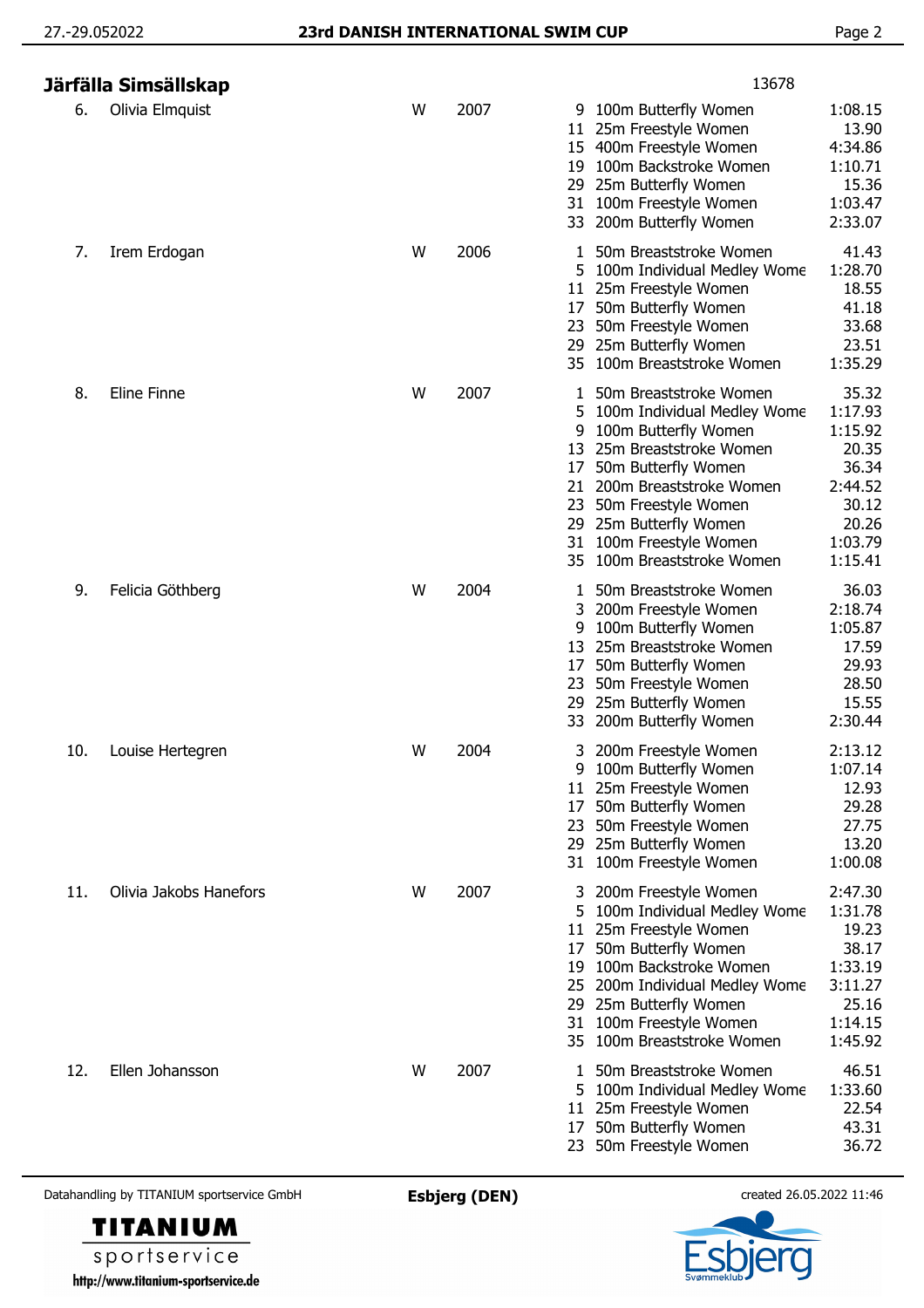|     | Järfälla Simsällskap   |   |      | 13678                                                                                                                                                                                                                                                                                                                                                                                                                                                            |  |
|-----|------------------------|---|------|------------------------------------------------------------------------------------------------------------------------------------------------------------------------------------------------------------------------------------------------------------------------------------------------------------------------------------------------------------------------------------------------------------------------------------------------------------------|--|
| 12. | Ellen Johansson        | W | 2007 | 29 25m Butterfly Women<br>22.05<br>1:18.30<br>31 100m Freestyle Women                                                                                                                                                                                                                                                                                                                                                                                            |  |
| 13. | Hannah Kinane          | W | 2006 | 2:13.64<br>200m Freestyle Women<br>3<br>1:13.57<br>100m Individual Medley Wome<br>5<br>100m Butterfly Women<br>1:04.86<br>9<br>25m Freestyle Women<br>13.70<br>11<br>30.49<br>50m Butterfly Women<br>17<br>2:38.24<br>25 200m Individual Medley Wome<br>14.52<br>29 25m Butterfly Women<br>31 100m Freestyle Women<br>1:02.76<br>200m Butterfly Women<br>2:24.60<br>33                                                                                           |  |
| 14. | Freja Kroll Hallin     | W | 2010 | 43.81<br>50m Breaststroke Women<br>1<br>1:22.16<br>100m Individual Medley Wome<br>5<br>39.12<br>50m Backstroke Women<br>15.23<br>25m Freestyle Women<br>11<br>34.79<br>50m Butterfly Women<br>17<br>100m Backstroke Women<br>1:22.81<br>19<br>33.00<br>50m Freestyle Women<br>23<br>25m Butterfly Women<br>16.12<br>29<br>100m Freestyle Women<br>1:12.49<br>31<br>1:31.76<br>100m Breaststroke Women<br>35                                                      |  |
| 15. | Nike Kviblad           | W | 2009 | 48.15<br>50m Breaststroke Women<br>$\mathbf{1}$<br>100m Individual Medley Wome<br>1:41.22<br>5.<br>44.59<br>7<br>50m Backstroke Women<br>21.39<br>11 25m Freestyle Women<br>25m Breaststroke Women<br>24.63<br>13<br>1:40.17<br>100m Backstroke Women<br>19<br>36.75<br>50m Freestyle Women<br>23<br>25m Backstroke Women<br>25.04<br>27<br>23.05<br>25m Butterfly Women<br>29<br>1:27.05<br>31 100m Freestyle Women<br>100m Breaststroke Women<br>1:49.56<br>35 |  |
| 16. | Olivia Larsson         | W | 2007 | 36.29<br>50m Breaststroke Women<br>$\mathbf{1}$<br>5 100m Individual Medley Wome<br>1:11.89<br>1:14.32<br>100m Butterfly Women<br>9<br>20.47<br>25m Breaststroke Women<br>13<br>31.53<br>50m Butterfly Women<br>17<br>2:42.77<br>200m Breaststroke Women<br>21<br>17.99<br>29 25m Butterfly Women<br>1:03.17<br>31 100m Freestyle Women<br>1:16.11<br>35 100m Breaststroke Women                                                                                 |  |
| 17. | Ella Lind              | W | 2010 | 43.61<br>50m Breaststroke Women<br>1<br>2:30.63<br>200m Freestyle Women<br>37.02<br>50m Backstroke Women<br>7<br>15.00<br>11 25m Freestyle Women<br>34.94<br>50m Butterfly Women<br>17<br>100m Backstroke Women<br>1:18.97<br>19<br>32.05<br>23<br>50m Freestyle Women<br>25m Backstroke Women<br>17.42<br>27<br>16.33<br>25m Butterfly Women<br>29<br>1:08.67<br>31 100m Freestyle Women                                                                        |  |
| 18. | Thea Lindberg Emilsson | W | 2009 | 2:24.07<br>200m Freestyle Women<br>3<br>1:15.80<br>100m Individual Medley Wome<br>5.                                                                                                                                                                                                                                                                                                                                                                             |  |



**TITANIUM**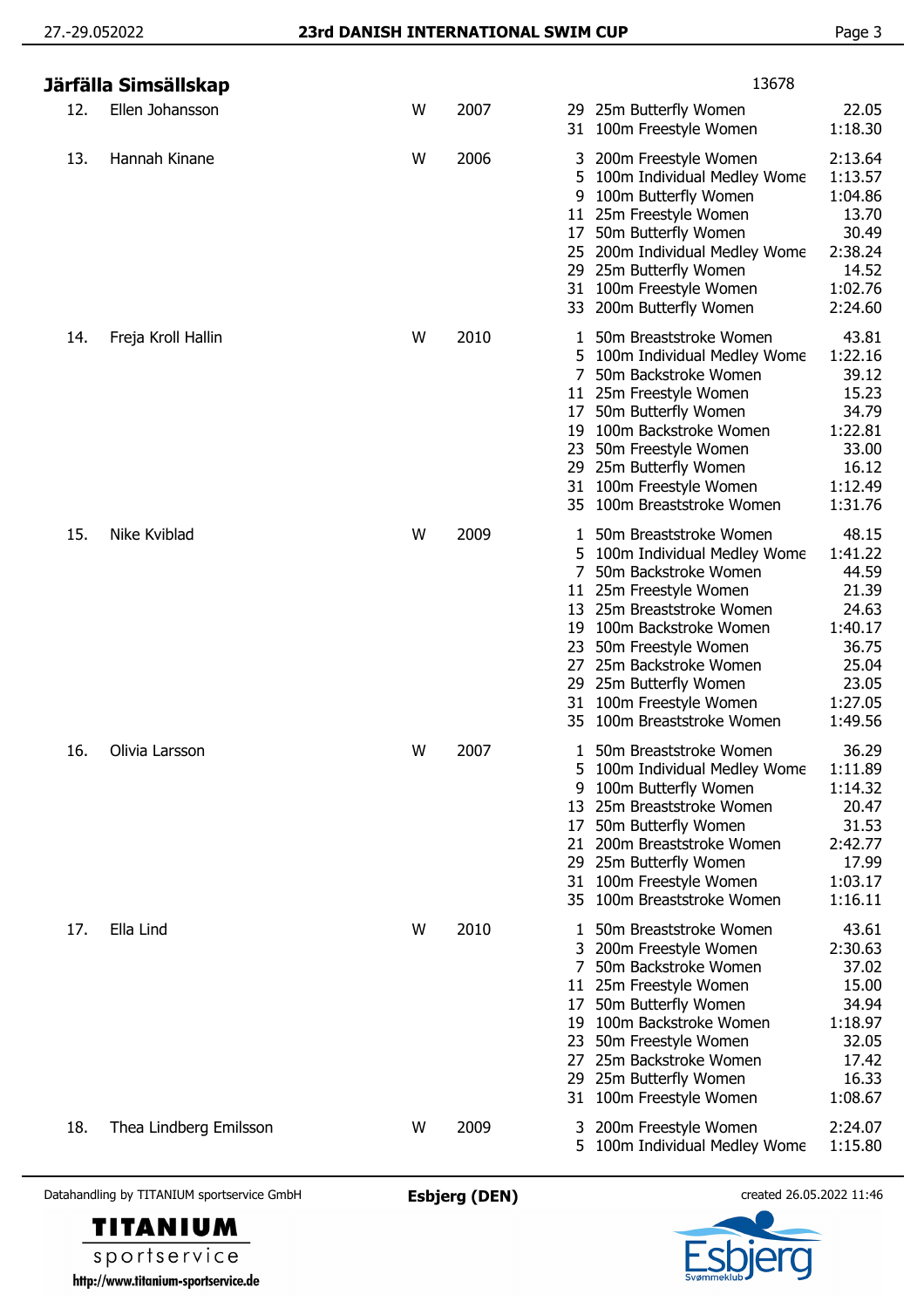|     | Järfälla Simsällskap   |   |      | 13678                                                                                                                                                                                                                                                                                  |                                                                                         |
|-----|------------------------|---|------|----------------------------------------------------------------------------------------------------------------------------------------------------------------------------------------------------------------------------------------------------------------------------------------|-----------------------------------------------------------------------------------------|
| 18. | Thea Lindberg Emilsson | W | 2009 | 9 100m Butterfly Women<br>25m Freestyle Women<br>11<br>100m Backstroke Women<br>19<br>50m Freestyle Women<br>23<br>25m Backstroke Women<br>27<br>25m Butterfly Women<br>29<br>100m Freestyle Women<br>31<br>200m Backstroke Women<br>37                                                | 1:16.60<br>15.47<br>1:13.80<br>29.35<br>18.82<br>16.56<br>1:05.00<br>2:48.71            |
| 19. | Anna Löfgren           | W | 2005 | 3 200m Freestyle Women<br>7<br>50m Backstroke Women<br>25m Freestyle Women<br>11<br>100m Backstroke Women<br>19.<br>50m Freestyle Women<br>23<br>25m Backstroke Women<br>27<br>31 100m Freestyle Women                                                                                 | 2:42.36<br>39.18<br>16.47<br>1:24.33<br>32.03<br>17.78<br>1:13.62                       |
| 20. | <b>Emmy Mattsson</b>   | W | 2007 | 200m Freestyle Women<br>3<br>100m Butterfly Women<br>9<br>25m Freestyle Women<br>11<br>50m Butterfly Women<br>17<br>200m Individual Medley Wome<br>25.<br>25m Butterfly Women<br>29.<br>100m Freestyle Women<br>31                                                                     | 2:52.43<br>1:37.27<br>15.70<br>39.20<br>3:13.16<br>17.93<br>1:15.53                     |
| 21. | Elvira Sjöblom Hallner | W | 2007 | 50m Breaststroke Women<br>1<br>5<br>100m Individual Medley Wome<br>100m Butterfly Women<br>9<br>25m Breaststroke Women<br>13<br>50m Butterfly Women<br>17<br>200m Breaststroke Women<br>21<br>25m Butterfly Women<br>29<br>100m Freestyle Women<br>31<br>100m Breaststroke Women<br>35 | 40.70<br>1:22.04<br>1:32.99<br>26.62<br>37.20<br>2:58.29<br>19.02<br>1:11.57<br>1:23.83 |
| 22. | Mira Wallin            | W | 2006 | 200m Freestyle Women<br>3<br>7<br>50m Backstroke Women<br>9 100m Butterfly Women<br>11 25m Freestyle Women<br>100m Backstroke Women<br>19<br>50m Freestyle Women<br>23<br>25m Backstroke Women<br>27<br>31 100m Freestyle Women<br>200m Backstroke Women<br>37                         | 2:13.57<br>32.67<br>1:08.49<br>15.71<br>1:09.68<br>28.54<br>17.06<br>1:01.54<br>2:31.20 |
| 23. | Isabella Westberg      | W | 2007 | 50m Breaststroke Women<br>200m Freestyle Women<br>3<br>100m Individual Medley Wome<br>5<br>25m Breaststroke Women<br>13<br>50m Butterfly Women<br>17<br>25 200m Individual Medley Wome<br>29 25m Butterfly Women<br>100m Freestyle Women<br>31<br>100m Breaststroke Women              | 36.21<br>2:12.81<br>1:10.94<br>19.17<br>31.21<br>2:26.04<br>14.89<br>1:02.76<br>1:19.19 |
| 24. | Emil Alsered Fällman   | M | 2006 | 50m Breaststroke Men<br>100m Individual Medley Men<br>6<br>50m Backstroke Men<br>8<br>12 25m Freestyle Men                                                                                                                                                                             | 37.36<br>1:09.60<br>32.21<br>18.30                                                      |

**TITANIUM** sportservice

http://www.titanium-sportservice.de

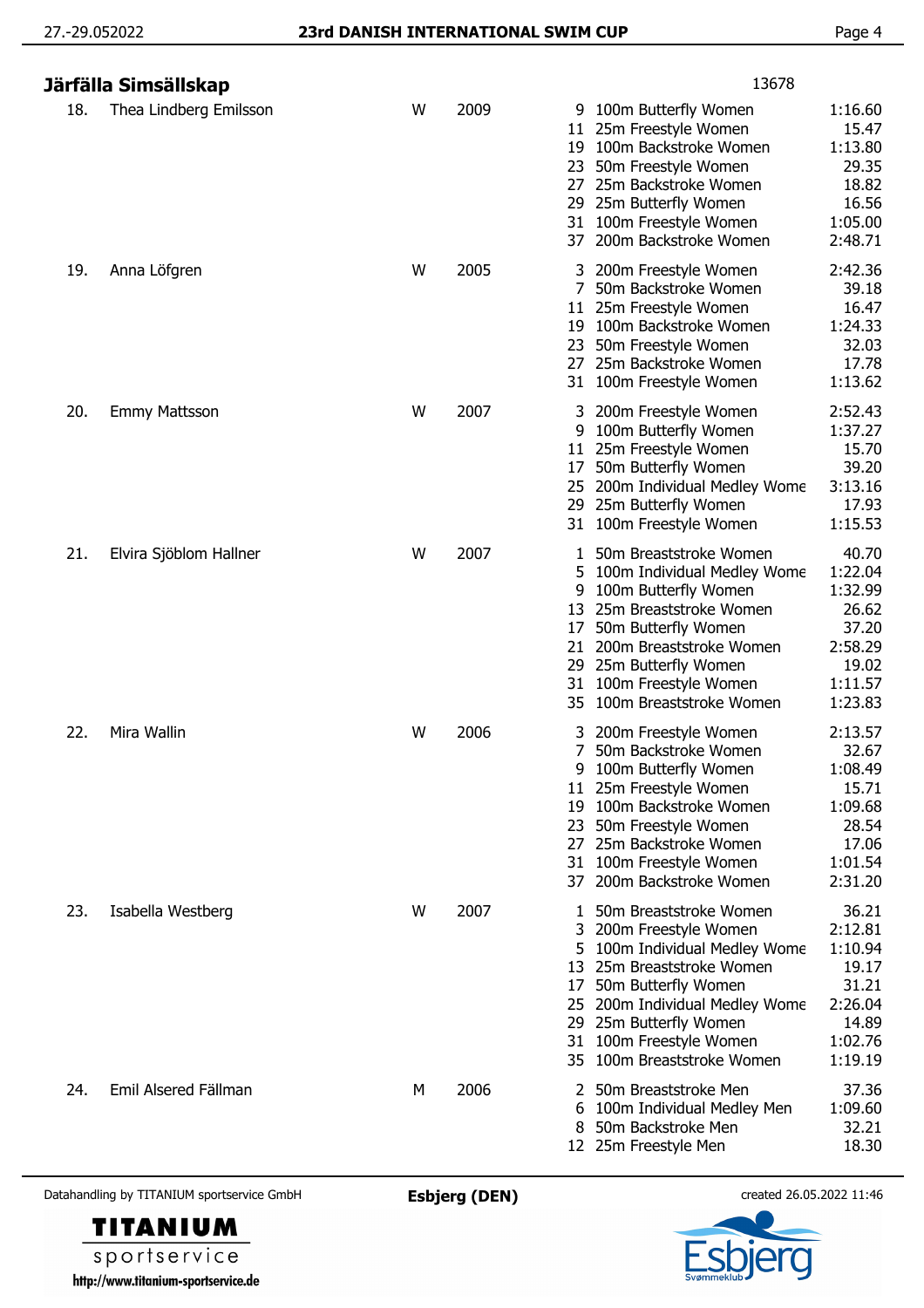|     | Järfälla Simsällskap   |   |      | 13678                                                                                                                                                                                                                                                                                |                                                                                                    |
|-----|------------------------|---|------|--------------------------------------------------------------------------------------------------------------------------------------------------------------------------------------------------------------------------------------------------------------------------------------|----------------------------------------------------------------------------------------------------|
| 24. | Emil Alsered Fällman   | М | 2006 | 18 50m Butterfly Men<br>50m Freestyle Men<br>24.<br>30 25m Butterfly Men<br>32 100m Freestyle Men                                                                                                                                                                                    | 31.37<br>26.61<br>20.90<br>59.73                                                                   |
| 25. | Algot Augustsson Spets | М | 2008 | 200m Freestyle Men<br>4<br>50m Backstroke Men<br>8<br>100m Butterfly Men<br>10<br>12 25m Freestyle Men<br>20 100m Backstroke Men<br>50m Freestyle Men<br>24<br>28 25m Backstroke Men<br>32 100m Freestyle Men<br>200m Backstroke Men<br>38                                           | 2:27.95<br>34.52<br>1:14.51<br>15.69<br>1:15.17<br>29.67<br>19.59<br>1:07.46<br>2:39.63            |
| 26. | Anton Bruhn            | М | 2009 | 50m Breaststroke Men<br>100m Individual Medley Men<br>6<br>8<br>50m Backstroke Men<br>14 25m Breaststroke Men<br>20<br>100m Backstroke Men<br>50m Freestyle Men<br>24<br>28 25m Backstroke Men<br>32 100m Freestyle Men<br>100m Breaststroke Men<br>36                               | 46.63<br>1:22.09<br>42.41<br>20.07<br>1:26.82<br>34.44<br>19.23<br>1:17.33<br>1:36.73              |
| 27. | Emil Danielsson        | М | 2009 | 4 200m Freestyle Men<br>100m Individual Medley Men<br>50m Backstroke Men<br>25m Freestyle Men<br>12<br>20 100m Backstroke Men<br>50m Freestyle Men<br>24<br>28<br>25m Backstroke Men<br>32 100m Freestyle Men<br>100m Breaststroke Men<br>36<br>38 200m Backstroke Men               | 2:45.11<br>1:24.92<br>38.92<br>14.22<br>1:18.14<br>32.76<br>16.20<br>1:14.38<br>1:44.08<br>2:53.64 |
| 28. | Melvin Eriksson        | м | 2008 | 50m Breaststroke Men<br>6 100m Individual Medley Men<br>100m Butterfly Men<br>10<br>25m Freestyle Men<br>12<br>50m Butterfly Men<br>18<br>100m Backstroke Men<br>20<br>50m Freestyle Men<br>24<br>25m Butterfly Men<br>30<br>100m Freestyle Men<br>32<br>100m Breaststroke Men<br>36 | 40.01<br>1:16.89<br>1:22.59<br>18.50<br>35.01<br>1:23.06<br>31.47<br>18.46<br>1:09.17<br>1:28.34   |
| 29. | Elijas Eriksson        | M | 2005 | 6 100m Individual Medley Men<br>100m Butterfly Men<br>10<br>12 25m Freestyle Men<br>50m Butterfly Men<br>18<br>50m Freestyle Men<br>24.<br>25m Backstroke Men<br>28<br>30 25m Butterfly Men<br>32 100m Freestyle Men                                                                 | 1:13.27<br>1:04.03<br>12.37<br>28.48<br>27.57<br>15.42<br>12.90<br>1:00.85                         |
| 30. | Mikail Esenbay         | М | 2010 | 50m Breaststroke Men<br>2<br>100m Individual Medley Men<br>6<br>50m Backstroke Men<br>8                                                                                                                                                                                              | 53.15<br>1:43.03<br>44.06                                                                          |



sportservice http://www.titanium-sportservice.de

**TITANIUM**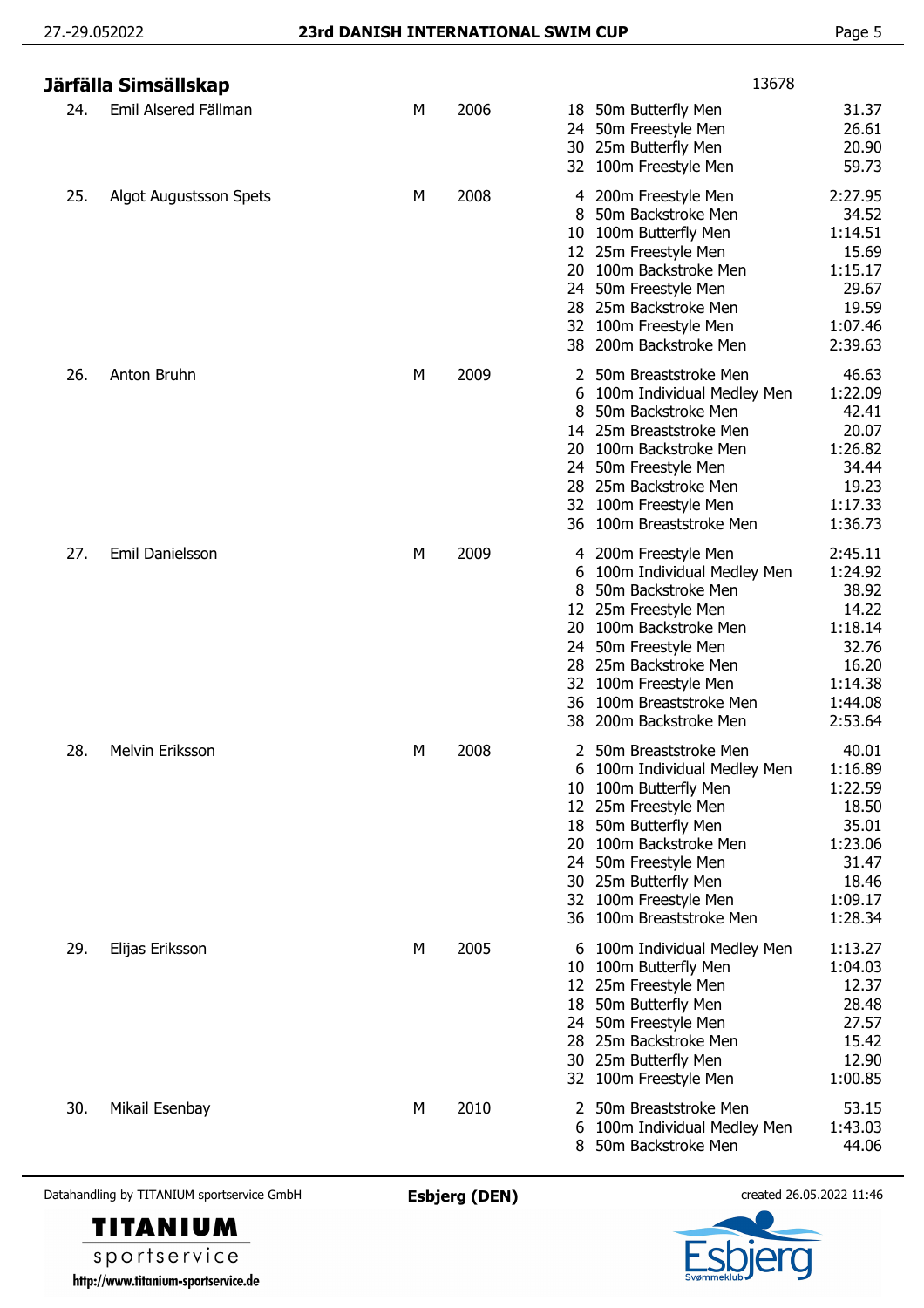|     | Järfälla Simsällskap |   |      |                                            | 13678                                                                                                                                                                                                                              |                                                                                             |
|-----|----------------------|---|------|--------------------------------------------|------------------------------------------------------------------------------------------------------------------------------------------------------------------------------------------------------------------------------------|---------------------------------------------------------------------------------------------|
| 30. | Mikail Esenbay       | М | 2010 | 20                                         | 12 25m Freestyle Men<br>14 25m Breaststroke Men<br>100m Backstroke Men<br>24 50m Freestyle Men<br>28 25m Backstroke Men<br>30 25m Butterfly Men<br>32 100m Freestyle Men<br>36 100m Breaststroke Men                               | 19.08<br>31.03<br>1:36.18<br>37.54<br>23.06<br>21.02<br>1:25.78<br>2:14.20                  |
| 31. | Albin Forsberg       | М | 2009 | 4                                          | 50m Breaststroke Men<br>200m Freestyle Men<br>6 100m Individual Medley Men<br>14 25m Breaststroke Men<br>18 50m Butterfly Men<br>24 50m Freestyle Men<br>30 25m Butterfly Men<br>32 100m Freestyle Men<br>36 100m Breaststroke Men | 40.77<br>2:42.13<br>1:21.54<br>18.49<br>38.80<br>34.50<br>15.96<br>1:11.73<br>1:27.09       |
| 32. | Nils Franzen         | М | 2008 | 6<br>10<br>18<br>22                        | 2 50m Breaststroke Men<br>100m Individual Medley Men<br>100m Butterfly Men<br>14 25m Breaststroke Men<br>50m Butterfly Men<br>200m Breaststroke Men<br>30 25m Butterfly Men<br>32 100m Freestyle Men<br>36 100m Breaststroke Men   | 34.99<br>1:11.34<br>1:10.71<br>21.96<br>31.85<br>2:44.85<br>16.10<br>1:04.73<br>1:17.19     |
| 33. | Marcus Hansson       | М | 2005 | 2<br>10<br>22<br>32                        | 50m Breaststroke Men<br>6 100m Individual Medley Men<br>100m Butterfly Men<br>14 25m Breaststroke Men<br>200m Breaststroke Men<br>24 50m Freestyle Men<br>30 25m Butterfly Men<br>100m Freestyle Men<br>36 100m Breaststroke Men   | 33.20<br>1:13.38<br>1:09.82<br>15.95<br>2:41.08<br>27.22<br>20.57<br>1:01.44<br>1:13.90     |
| 34. | Oliver Harper        | м | 2005 | 10<br>12<br>20<br>28.                      | 2 50m Breaststroke Men<br>100m Butterfly Men<br>25m Freestyle Men<br>100m Backstroke Men<br>25m Backstroke Men<br>30 25m Butterfly Men<br>36 100m Breaststroke Men                                                                 | 33.58<br>1:03.86<br>13.54<br>1:04.10<br>15.49<br>23.03<br>1:12.97                           |
| 35. | Hampus Hjort         | М | 2006 | 4<br>6<br>12<br>18<br>22<br>26<br>32<br>36 | 200m Freestyle Men<br>100m Individual Medley Men<br>25m Freestyle Men<br>16 400m Freestyle Men<br>50m Butterfly Men<br>200m Breaststroke Men<br>200m Individual Medley Men<br>100m Freestyle Men<br>100m Breaststroke Men          | 2:32.61<br>1:16.76<br>14.84<br>5:31.10<br>33.84<br>3:05.80<br>2:49.68<br>1:06.21<br>1:25.34 |
| 36. | Henry Israelsson     | М | 2006 | 4                                          | 200m Freestyle Men<br>6 100m Individual Medley Men                                                                                                                                                                                 | 1:59.57<br>1:03.51                                                                          |



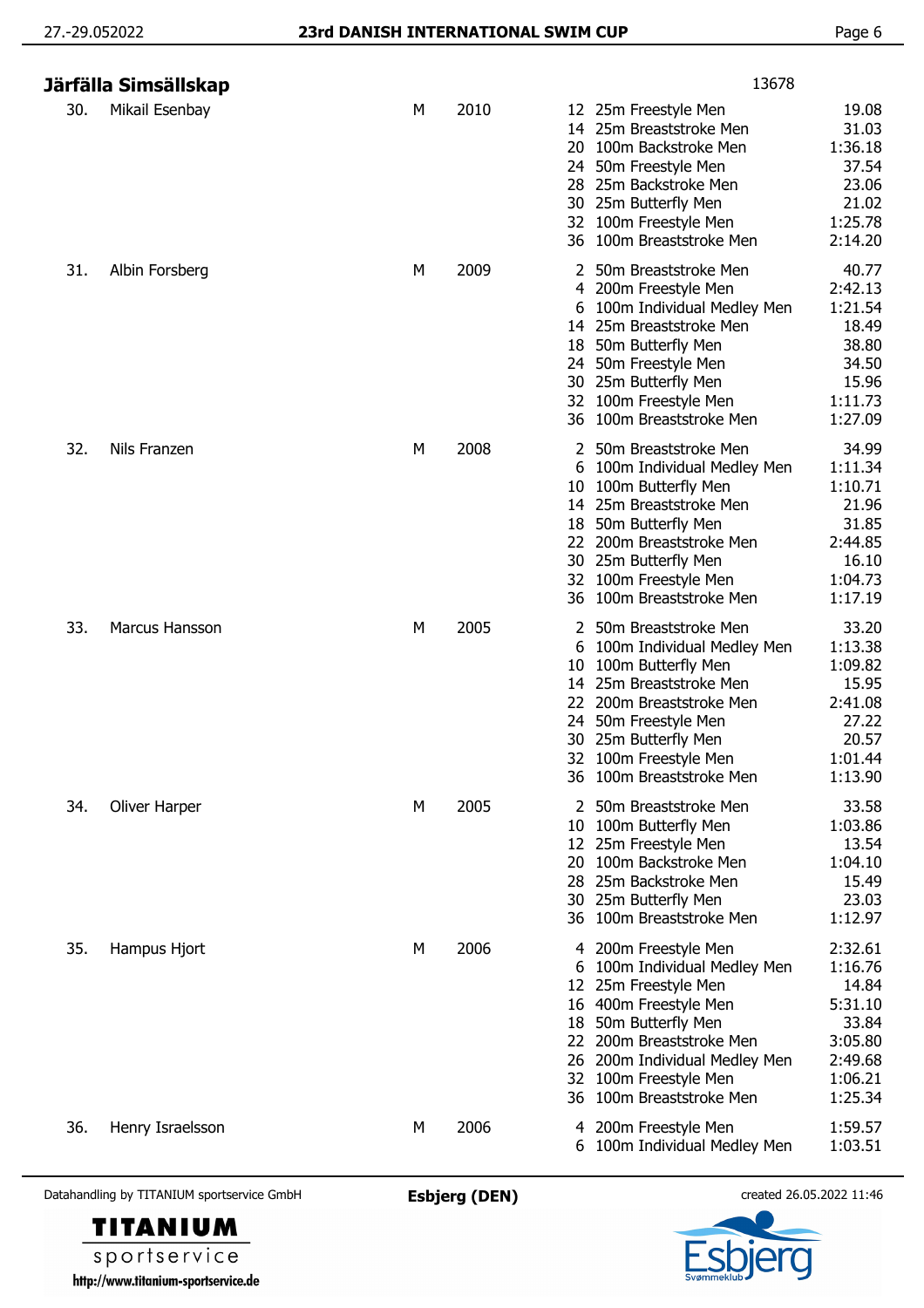## 27.-29.052022 **23rd DANISH INTERNATIONAL SWIM CUP** Page 7

|     | Järfälla Simsällskap |   |      | 13678                                                                                                                                                                                                                                                                                                                                                                                                                        |
|-----|----------------------|---|------|------------------------------------------------------------------------------------------------------------------------------------------------------------------------------------------------------------------------------------------------------------------------------------------------------------------------------------------------------------------------------------------------------------------------------|
| 36. | Henry Israelsson     | М | 2006 | 1:02.93<br>10 100m Butterfly Men<br>12 25m Freestyle Men<br>11.99<br>27.54<br>18 50m Butterfly Men<br>1:01.80<br>20 100m Backstroke Men<br>25.31<br>24 50m Freestyle Men<br>20.39<br>30 25m Butterfly Men<br>54.84<br>32 100m Freestyle Men                                                                                                                                                                                  |
| 37. | Simsällskap Järfälla | М | 2000 |                                                                                                                                                                                                                                                                                                                                                                                                                              |
| 38. | Liam Javier          | М | 2010 | 54.41<br>2 50m Breaststroke Men<br>1:52.54<br>100m Individual Medley Men<br>6<br>49.12<br>8<br>50m Backstroke Men<br>20.73<br>25m Freestyle Men<br>12<br>29.05<br>14 25m Breaststroke Men<br>1:41.70<br>100m Backstroke Men<br>20<br>38.42<br>50m Freestyle Men<br>24<br>22.13<br>25m Backstroke Men<br>28<br>25.03<br>25m Butterfly Men<br>30<br>1:28.88<br>100m Freestyle Men<br>32<br>1:57.63<br>36 100m Breaststroke Men |
| 39. | Martin Löf           | М | 2008 | 2:13.17<br>4 200m Freestyle Men<br>50m Backstroke Men<br>32.55<br>8<br>1:07.49<br>10 100m Butterfly Men<br>16.58<br>12 25m Freestyle Men<br>30.86<br>18 50m Butterfly Men<br>100m Backstroke Men<br>1:07.84<br>20<br>28.11<br>50m Freestyle Men<br>24<br>28 25m Backstroke Men<br>18.63<br>1:01.16<br>32 100m Freestyle Men<br>38 200m Backstroke Men<br>2:22.88                                                             |
| 40. | Nils Malmberg        | М | 2004 | 4 200m Freestyle Men<br>1:54.32<br>1:00.36<br>100m Individual Medley Men<br>6<br>59.55<br>100m Butterfly Men<br>10<br>12.42<br>12 25m Freestyle Men<br>18 50m Butterfly Men<br>26.76<br>2:12.85<br>200m Individual Medley Men<br>26<br>16.21<br>30 25m Butterfly Men<br>53.99<br>32 100m Freestyle Men<br>4:53.31<br>40 400m Individual Medley Men                                                                           |
| 41. | <b>Bilal Mustefa</b> | М | 2004 | 2:13.92<br>4 200m Freestyle Men<br>1:06.48<br>100m Butterfly Men<br>10<br>13.52<br>25m Freestyle Men<br>12<br>29.43<br>18 50m Butterfly Men<br>27.56<br>50m Freestyle Men<br>24<br>14.13<br>30 25m Butterfly Men<br>1:00.42<br>32 100m Freestyle Men                                                                                                                                                                         |
| 42. | David Nyman          | М | 2010 | 50m Breaststroke Men<br>48.56<br>2<br>1:37.23<br>100m Individual Medley Men<br>6<br>45.66<br>50m Backstroke Men<br>8<br>22.04<br>25m Freestyle Men<br>12<br>14 25m Breaststroke Men<br>26.28<br>1:38.14<br>20 100m Backstroke Men<br>39.45<br>24 50m Freestyle Men<br>28 25m Backstroke Men<br>25.92                                                                                                                         |

Datahandling by TITANIUM sportservice GmbH **Esbjerg (DEN)** created 26.05.2022 11:46

**TITANIUM** sportservice http://www.titanium-sportservice.de

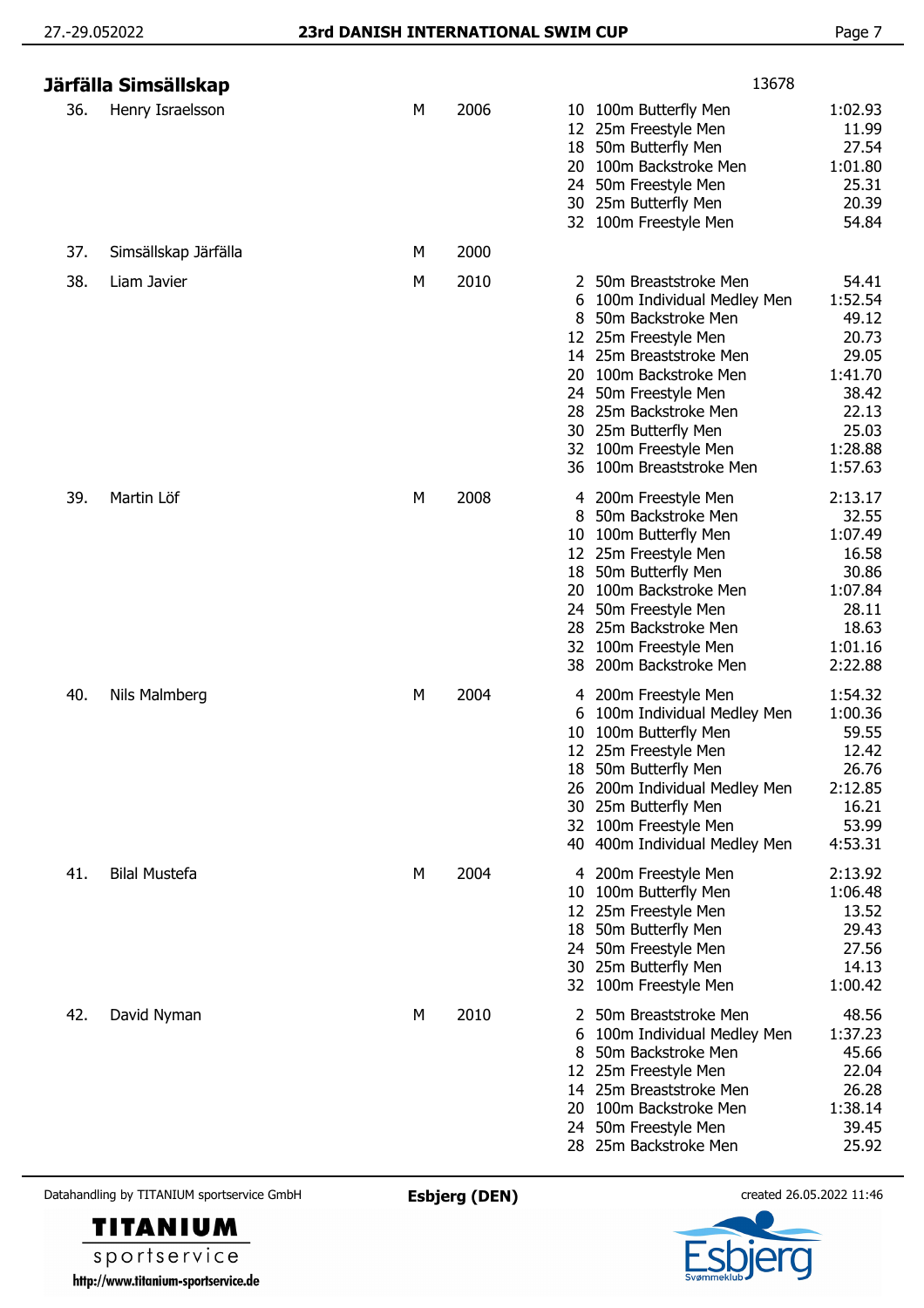|     | Järfälla Simsällskap |   |      | 13678                                                                                                                                                                                                                                                                                                                                                                                                                      |
|-----|----------------------|---|------|----------------------------------------------------------------------------------------------------------------------------------------------------------------------------------------------------------------------------------------------------------------------------------------------------------------------------------------------------------------------------------------------------------------------------|
| 42. | David Nyman          | М | 2010 | 21.68<br>30 25m Butterfly Men<br>1:29.81<br>32 100m Freestyle Men<br>36 100m Breaststroke Men<br>1:45.16                                                                                                                                                                                                                                                                                                                   |
| 43. | Carl Omberg          | М | 2005 | 2:06.00<br>4 200m Freestyle Men<br>1:08.24<br>100m Individual Medley Men<br>6<br>100m Butterfly Men<br>1:06.01<br>10<br>12 25m Freestyle Men<br>13.45<br>29.42<br>50m Butterfly Men<br>18<br>100m Backstroke Men<br>1:11.56<br>20<br>50m Freestyle Men<br>26.53<br>24<br>15.76<br>30 25m Butterfly Men<br>57.36<br>100m Freestyle Men<br>32<br>1:24.31<br>100m Breaststroke Men<br>36                                      |
| 44. | Simon Siljekvist     | М | 2008 | 2:16.59<br>4 200m Freestyle Men<br>50m Backstroke Men<br>34.90<br>1:13.38<br>100m Butterfly Men<br>10<br>18.97<br>25m Freestyle Men<br>12<br>16 400m Freestyle Men<br>4:39.10<br>29.14<br>50m Freestyle Men<br>24.<br>20.23<br>25m Butterfly Men<br>30<br>100m Freestyle Men<br>1:03.18<br>32<br>100m Breaststroke Men<br>1:26.13<br>36                                                                                    |
| 45. | Hampus Siljekvist    | М | 2011 | 48.27<br>2 50m Breaststroke Men<br>1:40.96<br>100m Individual Medley Men<br>6<br>50m Backstroke Men<br>49.64<br>8<br>25m Freestyle Men<br>21.76<br>12<br>14 25m Breaststroke Men<br>32.65<br>1:46.81<br>100m Backstroke Men<br>20.<br>39.39<br>50m Freestyle Men<br>24<br>25m Backstroke Men<br>25.50<br>28<br>30 25m Butterfly Men<br>20.67<br>100m Freestyle Men<br>1:31.84<br>32<br>36 100m Breaststroke Men<br>1:45.99 |
| 46. | Oscar Sjöberg        | М | 2007 | 50m Breaststroke Men<br>37.65<br>2<br>1:07.03<br>100m Individual Medley Men<br>6<br>1:10.66<br>100m Butterfly Men<br>10<br>15.23<br>14 25m Breaststroke Men<br>31.56<br>18 50m Butterfly Men<br>2:39.53<br>22 200m Breaststroke Men<br>18.14<br>30 25m Butterfly Men<br>32 100m Freestyle Men<br>1:00.74<br>1:12.84<br>36 100m Breaststroke Men                                                                            |
| 47. | Robin Sjöberg        | М | 2005 | 50m Breaststroke Men<br>39.94<br>50m Backstroke Men<br>40.28<br>13.73<br>12 25m Freestyle Men<br>28.92<br>24 50m Freestyle Men<br>32 100m Freestyle Men<br>1:05.53<br>36 100m Breaststroke Men<br>1:18.92                                                                                                                                                                                                                  |
| 48. | <b>Gustav Skantz</b> | М | 2008 | 4 200m Freestyle Men<br>2:14.18<br>1:10.34<br>6 100m Individual Medley Men<br>1:12.09<br>100m Butterfly Men<br>10<br>14.99<br>12 25m Freestyle Men<br>30.87<br>18 50m Butterfly Men                                                                                                                                                                                                                                        |

**TITANIUM** sportservice http://www.titanium-sportservice.de

er g